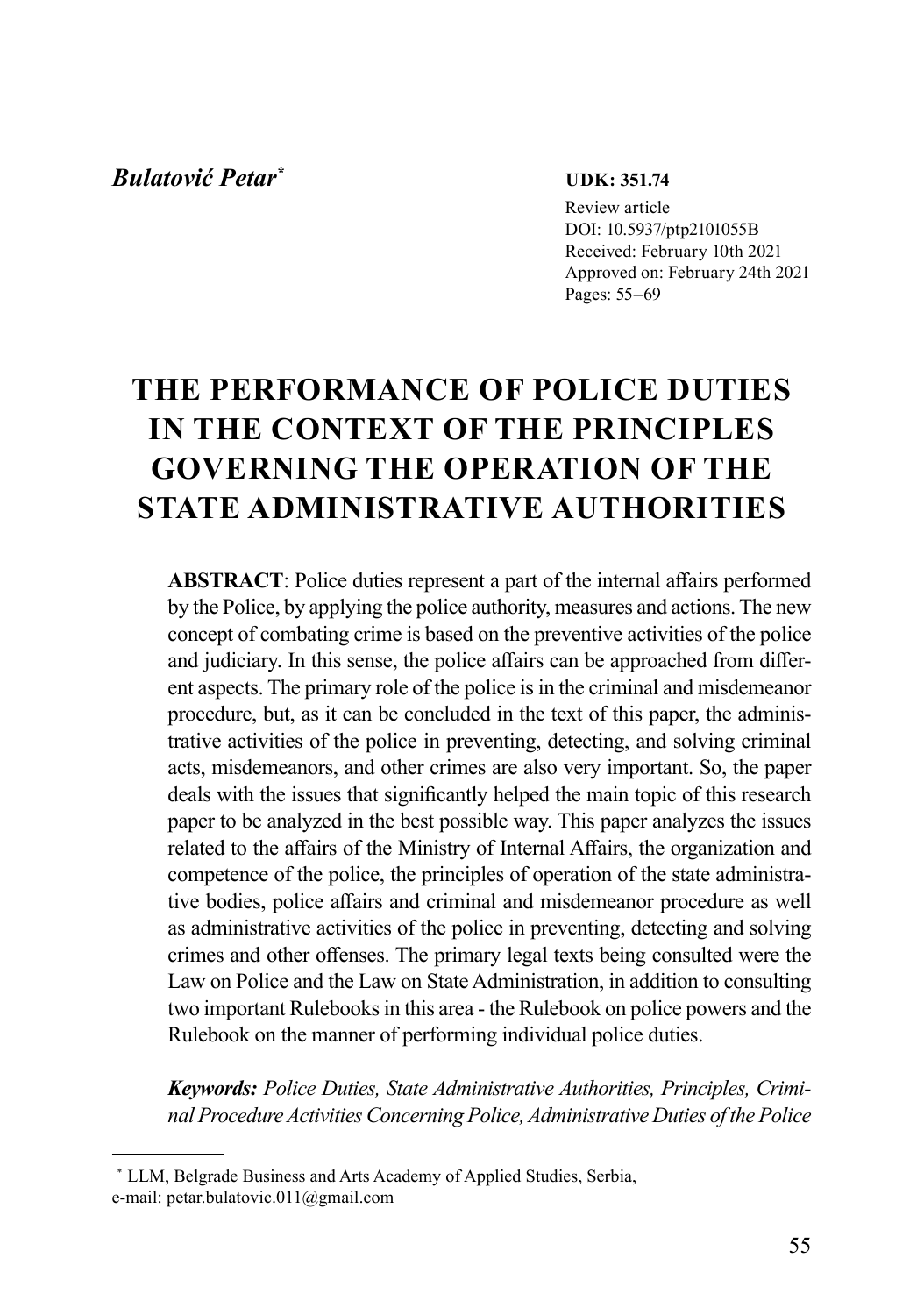### **1. Introduction**

Administrative bodies have powers based on legal norms (objective law), with any discretionary activity being allowed very restrictively. In that sense, discretionary assessment and actions of administrative bodies are not absolutely exempt, nor is it considered that the administration should mechanically and strictly enforce the provisions of the law, but extremely restrictively and for reasons of expediency, the administration can be entrusted with some discretionary powers. It is explicitly stated that the administrative bodies exercise their powers in the interest of society. According to Vasiljević (2012), "in a state governed by the rule of law, the administration is law-bound, and it is only in extreme cases a free activity" (p. 20).

According to article 30, Paragraph 1 of the Law on Police "Police duties are part of internal affairs duties that are performed by the Police by way of applying police measures and actions and exercising police powers" (Law on Police, 2016). In this context, Jugović (2009) points out that "police activity is characterized by the intertwining of police and other tasks and powers in accordance with the scope and competencies. Police and other jobs and tasks are intertwined with the application of certain police and other powers, all with the aim of protecting security, human rights and performing internal affairs" (pp. 191-192). Analyzing the development of the police organization, from the traditional concept to the modern - Community policing concept, Simić and Nikač (2009) state that "the police should be: a service (efficient, effective and high-quality) and not a just force, accountable to the law and the public, transparent and recognizable, professional, people-oriented, visible and accessible, advisory and involved in the community, an organization that responds in a timely manner and acts preventively "(p. 129). Jovanović (2016) also states that "current reforms promote the view that the police is a service to citizens and a public service in the function of a safer communities, respect and protection of the right to life, physical integrity and freedom of citizens" (p. 138), and that "implementation of requirements for the improvement of the professional work of the police, the lawful application of regulations, special police powers and means of coercion" (Jovanović, 2016, p. 138) is actually the result of our country's determination to become a member of the European Union.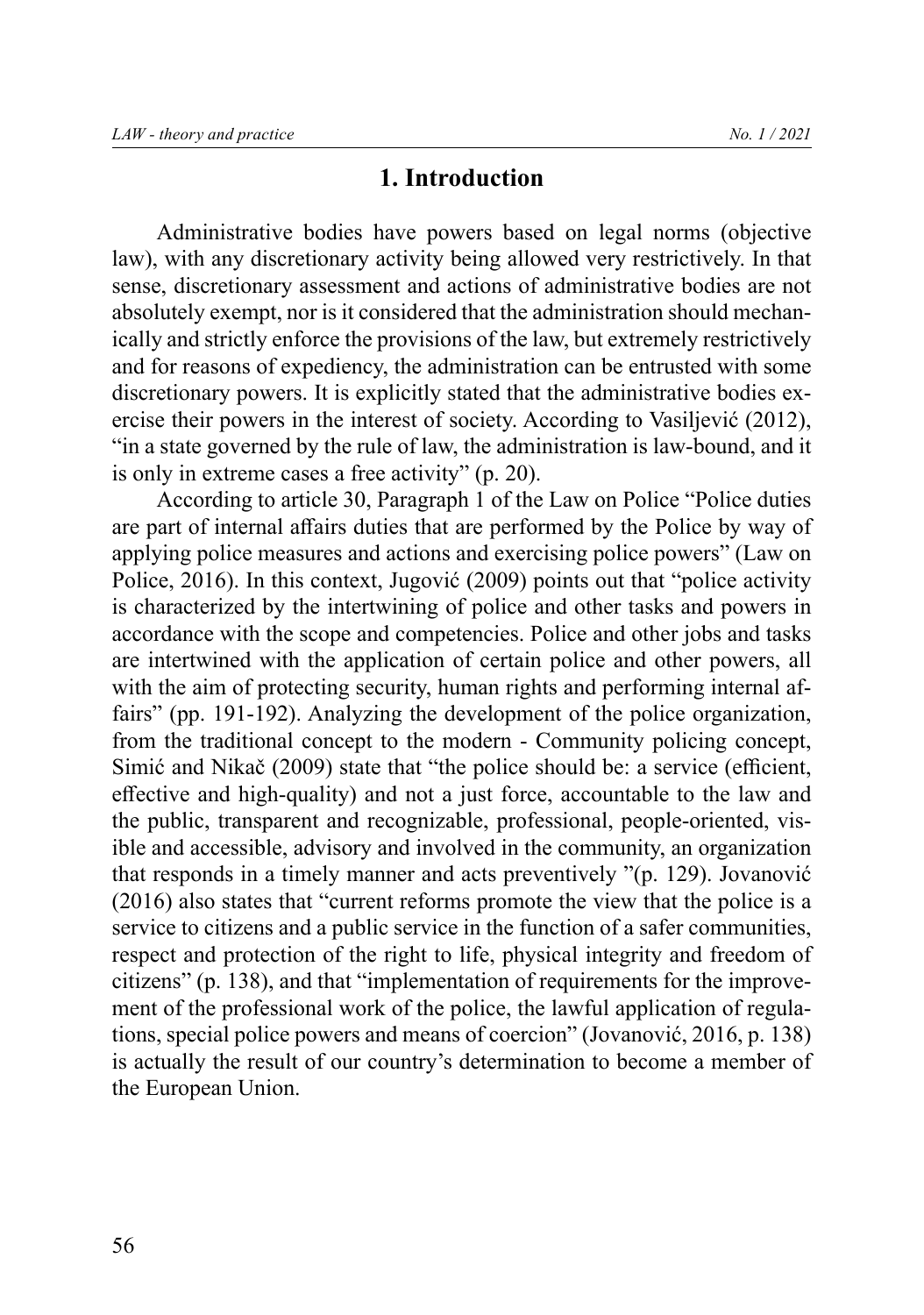## **2. Activity of the Ministry of Internal Affairs, Organization and Competencies of the Police**

Article 1 of the Law on State Administration promulgates that the state administration is a part of the executive power of the Republic of Serbia performing administrative tasks from the framework of the rights and obligations of the Republic of Serbia, and it includes ministries, administrative authorities within the ministries and special organizations (Law on State Administration 2005). Article 2 of the Law on Police stipulates that internal affairs are  $\ldots$  a public administration function stipulated by law, performed by the Ministry, committed to achieving and improving the safety of citizens and property, upholding the rule of law and ensuring the exercise of human and minority rights and freedoms laid down by the Constitution and statutory provisions, as well as other related tasks within the established purview and competence of the Ministry (Law on Police, 2016). Ministry of Internal affairs, according to the provisions of the Law on Ministries "performs state administration tasks related to: protection of life, protection of life, safety and property of citizens;; prevention and detection of criminal offenses and finding and apprehending the perpetrators of criminal offenses and bringing them to the competent authorities; maintenance of public order and peace; providing emergency assistance; shelters; providing the right to asembly and other gatherings of citizens; securing certain persons and facilities, including foreign diplomatic and consular missions on the territory of the Republic of Serbia; road safety, regulation and control; proposing acts related to the exercise of founding rights over the public agency responsible for traffic safety; security of the state border and control of border crossings and movement and stay in the border zone; stay of foreigners; trade and transport of weapons, ammunition, explosives and certain other dangerous substances; testing of small arms, devices and ammunition; creating conditions for access and implementation of projects within the scope of that ministry which are financed from the funds of the pre-accession funds of the European Union, donations and other forms of development assistance; fire protection; citizenship; identification number; electronic management of personal data; residence and stay of citizens; ID cards; travel documents; international assistance and other forms of international cooperation in the field of internal affairs, including readmission; illegal migration; asylum; staff training; administrative resolution in the second instance procedure on the basis of regulations on refugees, as well as other tasks determined by law "(Law on Ministries, 2020, art. 13).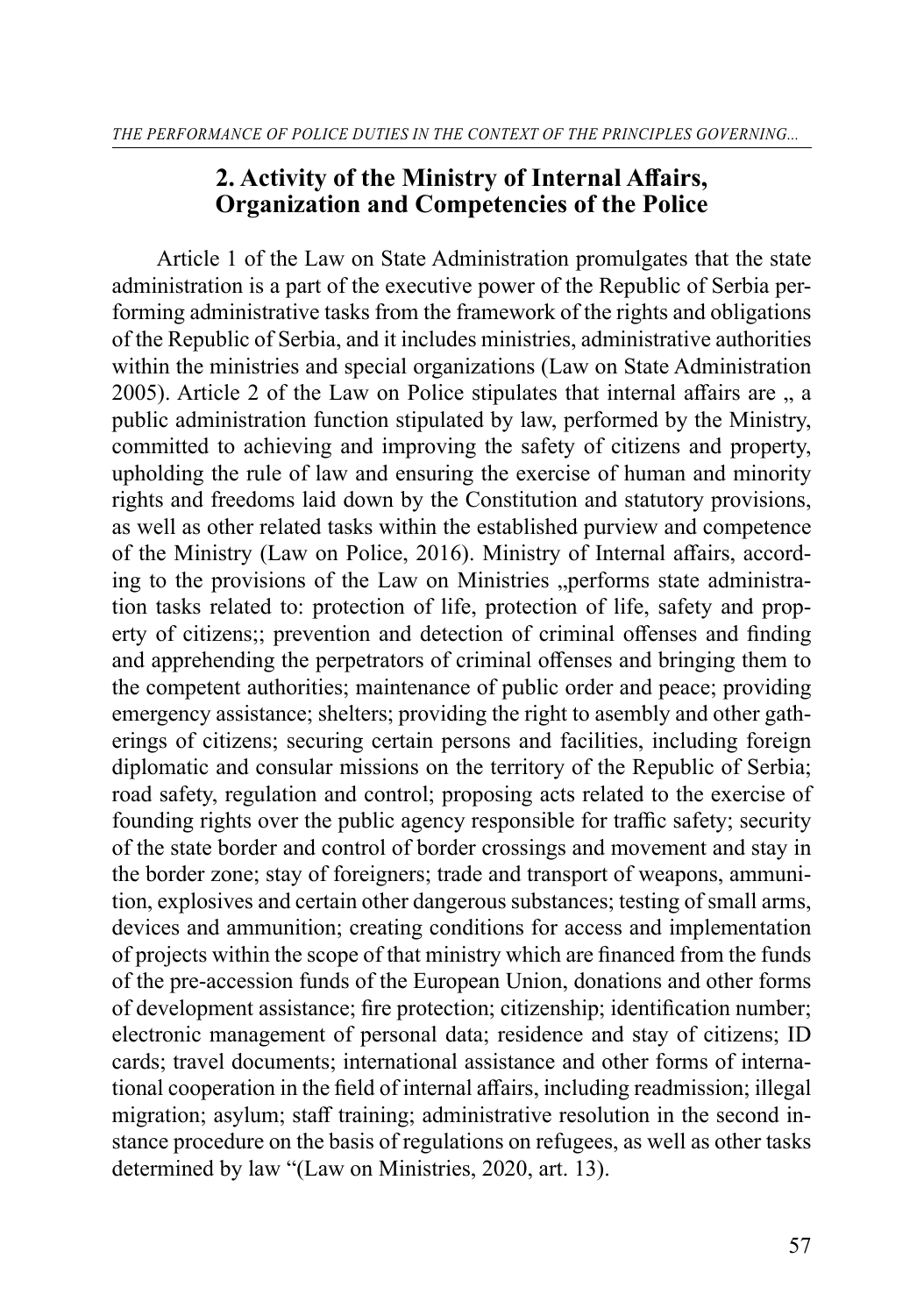Law on Police stipulates that "For performing police and other internal duties, the Police Directorate shall be established and headed by the Police Director. The Police Directorate shall comprise organizational units within its headquarters–departments, centers, units, the special unit and specialized police units, and outside its headquarters–the City of Belgrade Police Department, regional police departments, and police stations" (Law on Police, 2016, art. 22-23). Milić (2010) points out that "a police precinct is formed in the area of a police station, with or without police departments. The area of the police precinct is a part of the space where police officers of general competence perform specific tasks and activities within their competence, which is manifested in the form of action or activities of the police organization and undertaking of various measures and actions to ensure greater security in the local area" (p. 117). According to Milidragović and Milić (2019), "the organizational structure of the Police must be established to meet the security needs of the people and their property in the relevant areas, as well as to meet the obligation to act directly, concretely and urgently wherever there is a need for such action" (p. 64).

In addition to the organization, an important issue in this topic that is related to the Police<sup>1</sup> is certainly the issue of police competencies. We can distinguish the following competencies of the police: the affairs of the Police Directorate, the affairs of the Police Department, and the affairs of the Police Station. Table 1 explains the stated competencies of the Police. Before the table of competencies, we should mention the issues that are also relevant in this part, namely the role of the Police in the community, the actions of the Police in the case of domestic violence, as well as the actions of the Police in a state of increased risk. Article 27 of the Law on Police stipulates that "The Police shall develop cooperation and partnership with citizens and other municipal entities with the view to performing policing duties and addressing local security priorities, and shall coordinate common interests and the need to create a favorable security environment in the community, namely to build a safe democratic society." The same law stipulates that in the case of reporting domestic violence, or the threat of domestic violence, "police officers shall, in cooperation with other competent authorities, immediately take the necessary measures and actions in accordance with the law, to prevent or stop the violence which may result in the

<sup>&</sup>lt;sup>1</sup> In this part, it is important to clarify what police is. So, the police, in terms of the Law on Police, represents "the central organizational unit of the Ministry, which in the performance of interior, i.e. police duties, protects and improves the safetyof citizens and property, abiding by the Constitutionally guaranteed human and minority rights and freedoms and other protected values in a democratic society, with a possibility of using the means of coercion set out in the Constitution and law" (Law on Police, 2016, art. 3).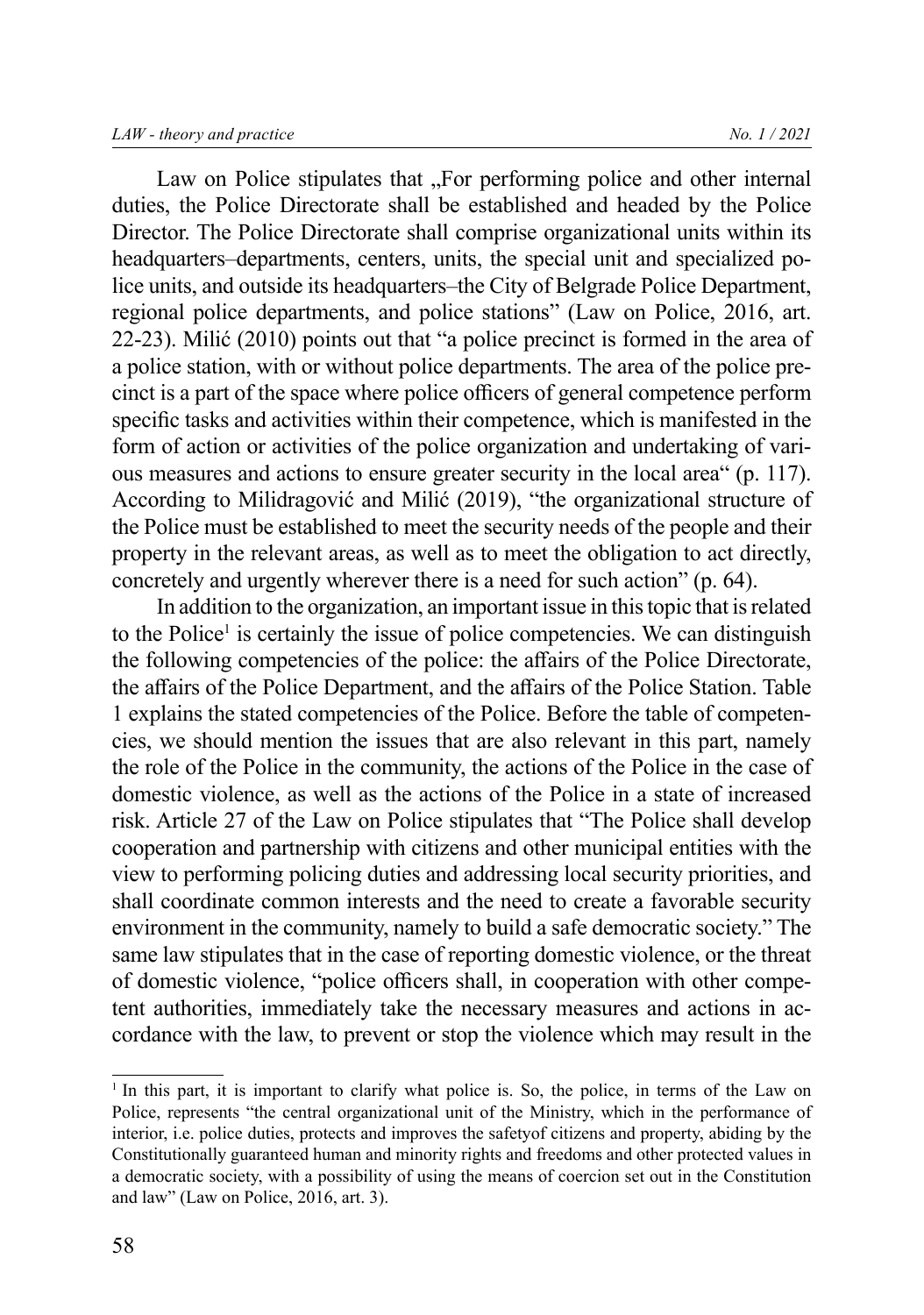infliction of bodily injuries or deprivation of life" (Law on Police, 2016, art. 28). Furthermore,  $\mu$  f circumstances or events indicate that public security may become exposed to increased risk and that human and property security may be jeopardized to a greater extent, which would require partial or full readiness of police officers and engagement of all technical resources and equipment in a part of the territory of the Republic of Serbia, the Minister shall, at the proposal of the Police Director, issue the order for carrying out tasks corresponding to the circumstances" (Law on Police, 2016, art. 29).

| <b>Activities of the Police</b>                                                                                                                                                                                                                                   | <b>Activities of the Police</b>                                                                                                                                                               | <b>Activities of the Police</b>                                                                                                                                                                                                            |
|-------------------------------------------------------------------------------------------------------------------------------------------------------------------------------------------------------------------------------------------------------------------|-----------------------------------------------------------------------------------------------------------------------------------------------------------------------------------------------|--------------------------------------------------------------------------------------------------------------------------------------------------------------------------------------------------------------------------------------------|
| <b>Directorate</b>                                                                                                                                                                                                                                                | Department                                                                                                                                                                                    | <b>Station</b>                                                                                                                                                                                                                             |
| Prepares a strategic<br>assessment of public<br>safety, in cooperation with<br>the organizational unit<br>responsible for strategic<br>planning;                                                                                                                  | Directly performs policing and<br>other internal affairs tasks and<br>implement local cooperation,<br>in the territory of the<br>municipality, or town, where<br>its headquarters are located | A police station shall<br>directly perform<br>police duties and other<br>internal affairs tasks and<br>effectuate cooperation<br>in the territory of the<br>municipality for which it<br>was established, within<br>the police department. |
| Adopts the strategic plan of<br>the Police                                                                                                                                                                                                                        | Develops the operational<br>public security assessment                                                                                                                                        | The police station shall,<br>once a year, submit<br>the information on its<br>work and the security<br>situation to the municipal<br>assembly of the local<br>self-government in the<br>territory where it is<br>located.                  |
| Participates in the<br>development of the human<br>resources plan, as well<br>as in the development of<br>professional training and<br>capacity building programs<br>in cooperation with the<br>organizational unit in<br>charge of human resources<br>management | Adopts the police department's<br>operational plan                                                                                                                                            |                                                                                                                                                                                                                                            |

Table 1. Activities of the Police Directorate, Police Department, and Police Station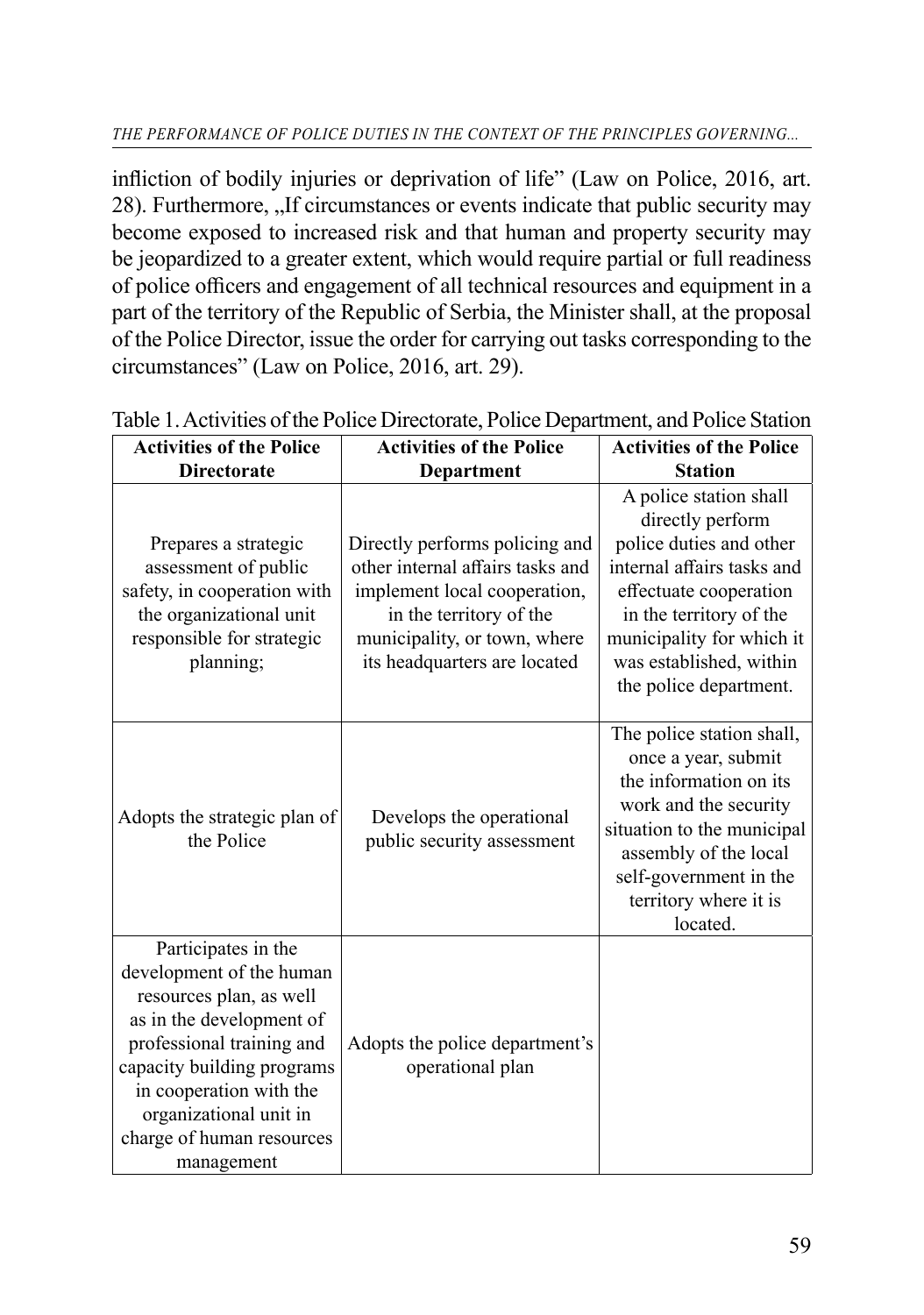| <b>Activities of the Police</b><br><b>Directorate</b>                                                                                                                                                             | <b>Activities of the Police</b><br>Department                                                                                                                                        | <b>Activities of the Police</b><br><b>Station</b> |
|-------------------------------------------------------------------------------------------------------------------------------------------------------------------------------------------------------------------|--------------------------------------------------------------------------------------------------------------------------------------------------------------------------------------|---------------------------------------------------|
| Coordinates and guides the<br>work of police departments<br>and organizational units<br>within the headquarters                                                                                                   | Harmonizes, coordinates,<br>and guides the work of police<br>stations/field offices and<br>ensure the implementation<br>of local cooperation and<br>accountability                   |                                                   |
| Performs oversight and<br>instructional activity in the<br>work of police departments<br>and organizational units<br>within the headquarters                                                                      | Performs oversight and<br>instructional activity in the<br>work of its organizational units                                                                                          |                                                   |
| Participates directly in the<br>performance of certain<br>more complex tasks within<br>the purview of police<br>departments                                                                                       | Participates, as necessary,<br>in the performance of tasks<br>within the police stations'<br>purview                                                                                 |                                                   |
| Ensures the implementation<br>of international police<br>cooperation agreements<br>and other international acts<br>within its purview                                                                             | Takes measures to safeguard<br>specific persons and facilities                                                                                                                       |                                                   |
| Performs activities relating<br>to international operational<br>police cooperation                                                                                                                                | Provides regular and urgent<br>information and reporting to the<br>Police Directorate on occurrences<br>and events in its area;                                                      |                                                   |
| Creates the required<br>conditions for maintaining<br>and improving the<br>Police capabilities and<br>preparedness for acting<br>in situations of increased<br>risk, emergencies, states of<br>emergency, and war | Submits, annually, the<br>information on its work and<br>the security situation to the<br>municipal assembly of the<br>local self-government in the<br>territory where it is located |                                                   |
| Carries out administrative<br>tasks relating to citizens'<br>status issues and issuance<br>of public documents within<br>its purview<br>Contributes to security-<br>police and educational-                       | Performs other tasks defined<br>by special laws, other<br>regulations, and general acts                                                                                              |                                                   |
| instructional activities in<br>police work                                                                                                                                                                        |                                                                                                                                                                                      |                                                   |

Source: Police Law, 2016, art. 24-26.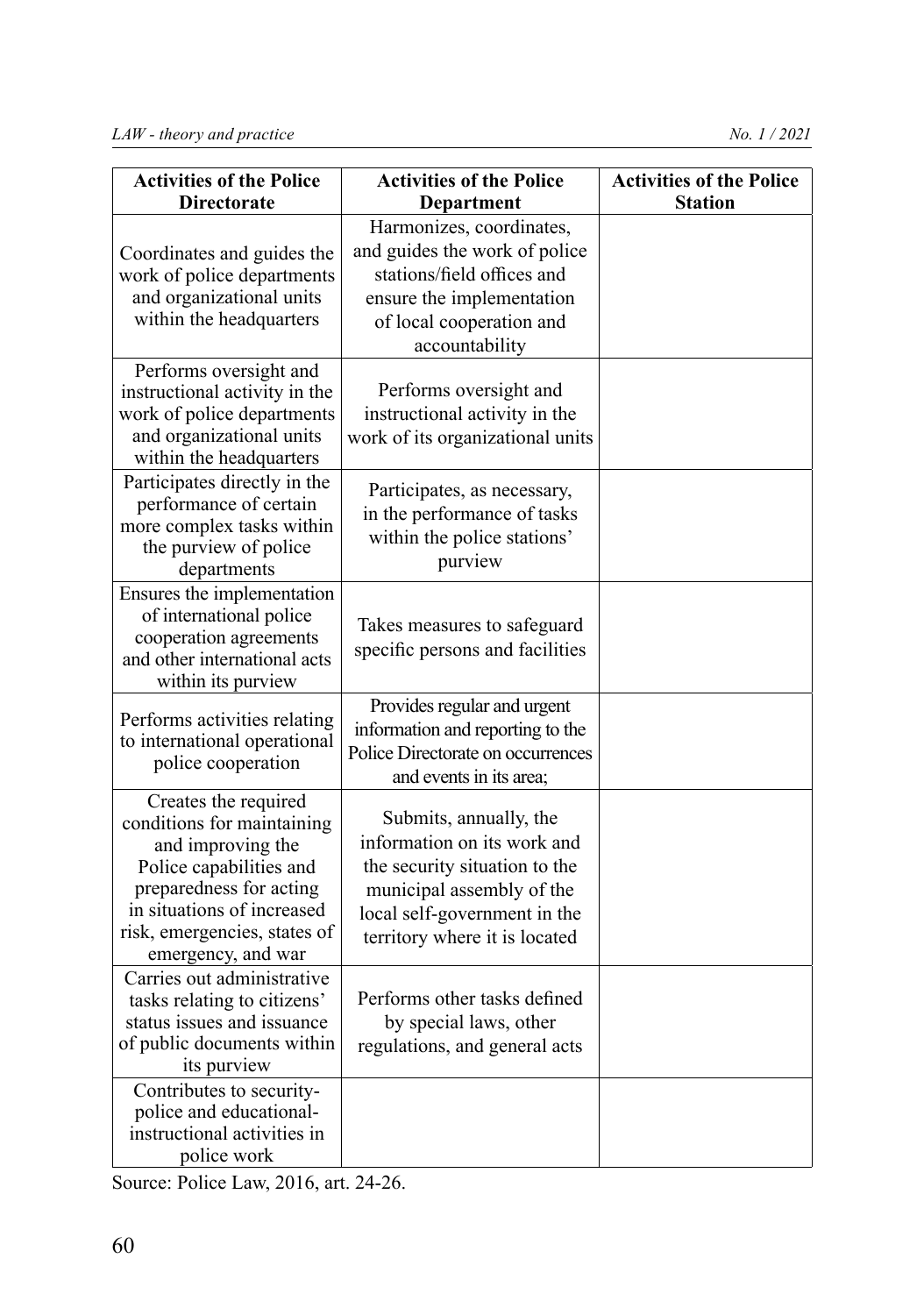## **3. Principles of Operation of the State Administrative Bodies**

According to Article 2 of the Law on State Administration, "state administration authorities are formed by law" (Law on State Administration, 2005). State administration authorities take care, in accordance with the Constitution, laws, and other acts, of the implementation of special measures in order to achieve full equality of persons and groups of persons who are essentially in an unequal position with other citizens (Kulić, 2017, p. 55). The same law determines and defines the principles of operation of state administration authorities, which are presented in the table below.

| <b>Number</b>  | Principle                                                      | <b>Article of</b> | The legal definition of the Principle                                                                                                                                                                                                                                                                                                                                                      |
|----------------|----------------------------------------------------------------|-------------------|--------------------------------------------------------------------------------------------------------------------------------------------------------------------------------------------------------------------------------------------------------------------------------------------------------------------------------------------------------------------------------------------|
|                |                                                                | the Law           |                                                                                                                                                                                                                                                                                                                                                                                            |
| 1              | Autonomy and<br>Legality                                       | Article 7         | State administration authorities shall<br>be autonomous in the execution of<br>their tasks and shall work within and in<br>accordance with the Constitution, law,<br>other legislation, and general acts.                                                                                                                                                                                  |
| $\overline{2}$ | Expertise,<br>Impartiality, and<br><b>Political Neutrality</b> | Article 8         | State administration authorities shall<br>act in accordance with the professional<br>rules, impartially and politically neutral<br>and they shall be obliged to provide for<br>everyone equal legal protection in the<br>exercise of rights, obligations, and legal<br>interests.                                                                                                          |
| 3              | Efficiency in<br>Exercise of Parties'<br>Rights                | Article 9         | State administration authorities shall be<br>obliged to enable the parties to promptly<br>and efficiently exercise their rights and<br>legal interests.                                                                                                                                                                                                                                    |
| 4              | Proportionality.<br><b>Respect of Parties</b>                  | Article 10        | When deciding on administrative<br>procedure and undertaking administrative<br>actions, state administration authorities<br>shall be obliged to use means that are the<br>most favorable for a party, providing that<br>the means can achieve the purpose and<br>goal of the law.<br>State administration authorities shall be<br>obliged to respect the person and dignity<br>of parties. |

Table 2. Principles of Work of State Administration Authorities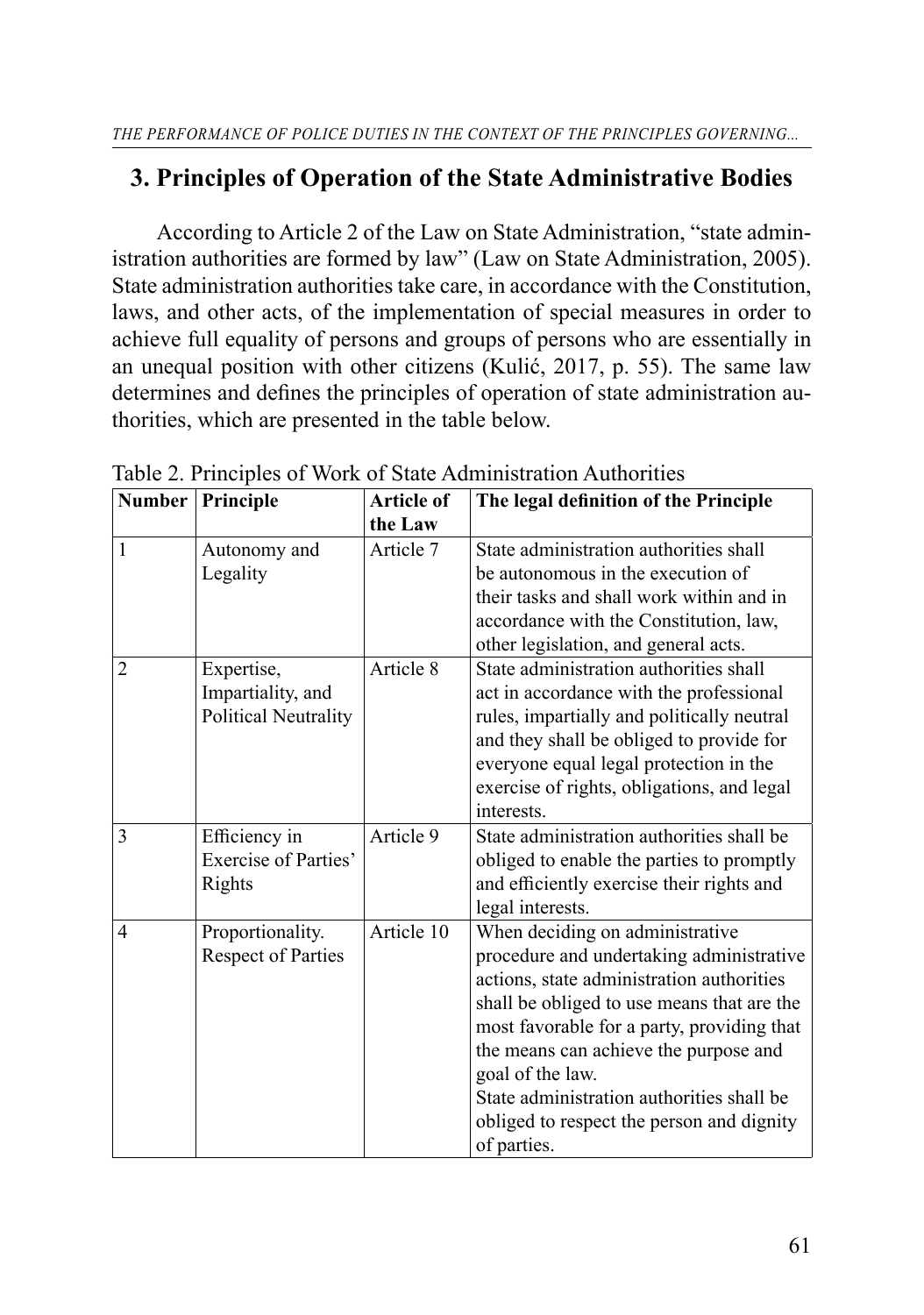| Number   Principle | <b>Article of</b><br>the Law | The legal definition of the Principle                                                                                                                                                                                                                                      |
|--------------------|------------------------------|----------------------------------------------------------------------------------------------------------------------------------------------------------------------------------------------------------------------------------------------------------------------------|
| Publicity of Work  | Article 11                   | The work of state administration<br>authorities shall be public.<br>State administration authorities shall<br>be obliged to enable the public to have<br>access to their work in accordance<br>with the law regulating free access to<br>information of public importance. |

Source: Law on State Administration, 2005, art. 7-11

## **4. Police Duties**

According to the provisions of the Law on Police "Police duties are part of internal affairs duties that are performed by the Police by way of applying police measures and actions and exercising police powers in order to achieve safety and protection of life, rights, and freedoms of citizens, protection of property, as well as to support the rule of law (Police Law, 2016, art. 30).

According to the provisions of the same article "Police duties include: 1) crime prevention and improvement of community safety; 2) detection and apprehension of perpetrators of criminal offenses and misdemeanors and other persons wanted by the police and bringing them before competent authorities, ensuring evidence, analyzing evidence, forensic expertise by using modern forensic methods and records; 3) detection and investigation of criminal offenses, misdemeanors and violations; 4) maintenance of public order, prevention of violence at sports events, provision of assistance in enforcements in accordance with special laws; 5) regulation, control, provision of assistance and supervision in road traffic, and other tasks set out in traffic safety regulations; 6) safeguarding of certain public gatherings, individuals, authorities, facilities and designated areas; 7) control of state borders, tasks relating to the movement and stay of foreigners, tasks related to asylum, cross-border crime, irregular migration and readmission; 8) performance of tasks set out in the regulations on weapons, private security and private investigation activity; 9) safeguarding the Ministry; 10) performance of other police duties and tasks established by law and secondary legislation adopted based on the legal powers. Also, police duties, include the tasks of managing organizational units within the Ministry (Law on Police, 2016, art. 30).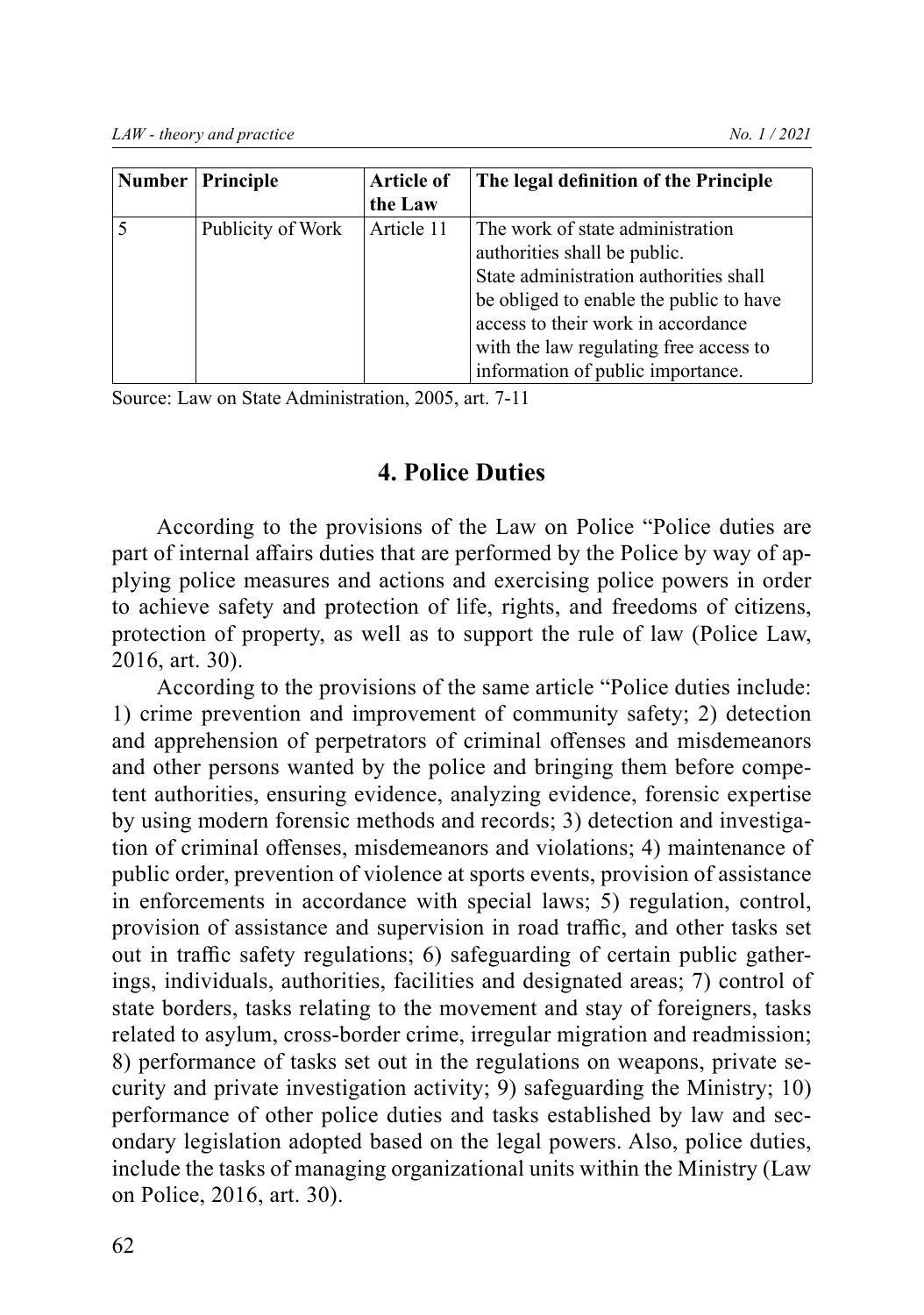#### *THE PERFORMANCE OF POLICE DUTIES IN THE CONTEXT OF THE PRINCIPLES GOVERNING...*

Article 31 of the same law stipulates that "The Police shall perform police" duties with the aim and in such a manner as to provide everyone with equal protection of the security, rights, and freedoms, by implementing the law and the constitutional principle of rule of law," and Article 32 regulates the principles of policing, which include " professionalism, depoliticization, cooperation, costeffectiveness and efficiency, the legality of work and proportionality in the use of police powers, as well as other principles regulating the activities of public administration authorities, and civil servants, and the procedure in administrative matters" (Law on Police, 2016).

When performing police duties, the Police shall abide by "the established and achieved standards of police procedure taking into consideration the internationally accepted standards of procedure relating to the duty to serve the citizens and the community; the response to the citizens' needs and expectations; compliance with legality and combating illegality; the exercise of human and minority rights and freedoms; non-discrimination in the performance of police tasks; proportionality in the use of means of coercion; prohibition of torture and inhuman or degrading treatment; provision of assistance to disaster victims; upholding the professional conduct and integrity; the duty to protect data secrecy; the duty to disobey unlawful orders and to report corruption" (Law on Police, 2016, art. 33).

In performing police affairs, police officers have certain duties and rights, as shown in the table below.

| No. | Duties and rights<br>of police officers      | Article of<br>the Law | <b>Explanation</b>                                                                                                                                                                                                                                                                                                                                 |
|-----|----------------------------------------------|-----------------------|----------------------------------------------------------------------------------------------------------------------------------------------------------------------------------------------------------------------------------------------------------------------------------------------------------------------------------------------------|
|     | Official weapons<br>and means of<br>coercion | Article 36            | A police officer in the status of the authorized<br>officer shall have the obligation and the right to<br>carry official firearms and ammunition.<br>Types of firearms and ammunition, as well as<br>means of coercion, namely equipment used<br>by police officers in the status of authorized<br>officers, shall be prescribed by the Government |

Table 3. Duties and rights of police officers in policing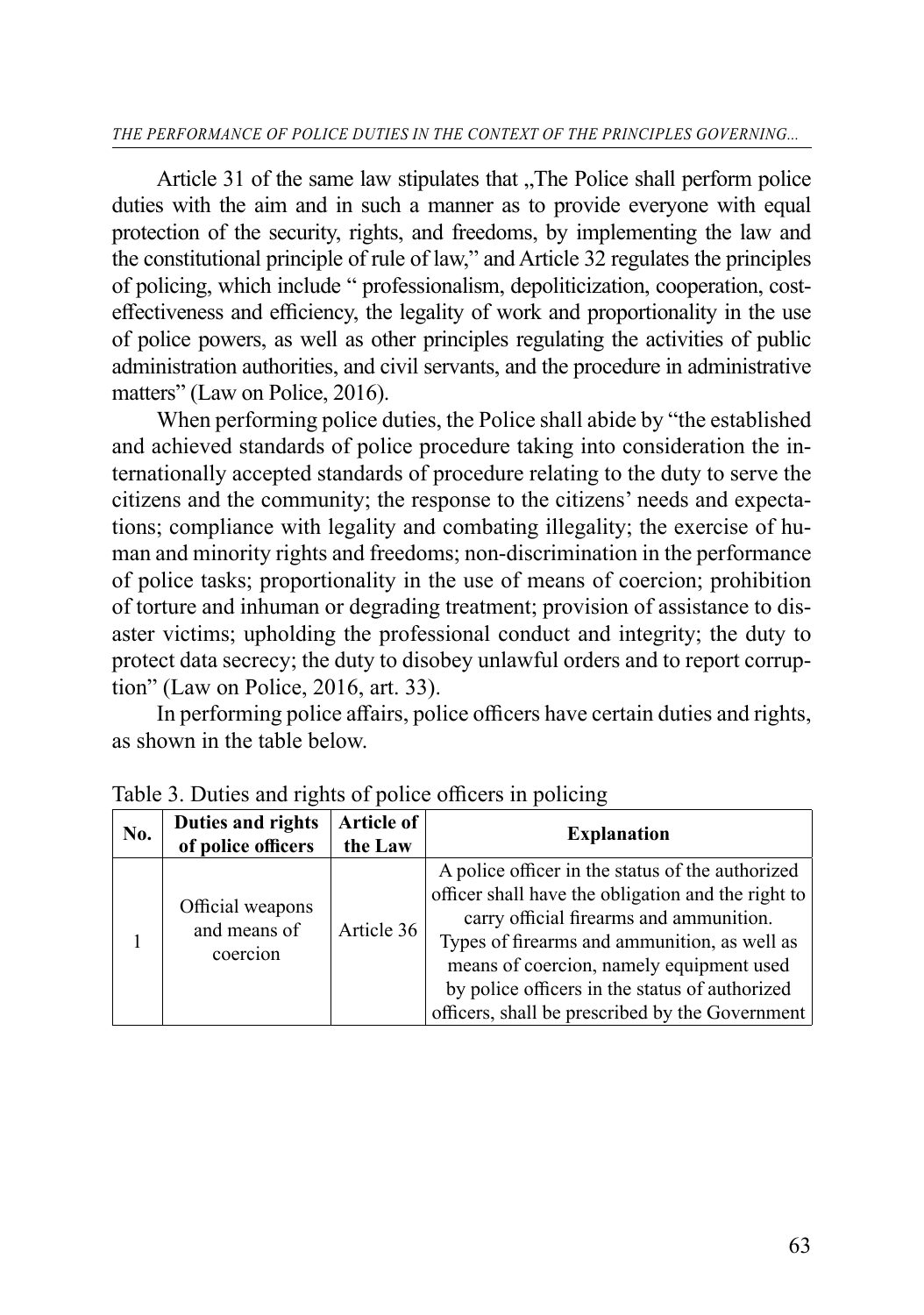| No.            | <b>Duties and rights</b><br>of police officers                         | <b>Article of</b><br>the Law | <b>Explanation</b>                                                                                                                                                                                                                                                                                                                                                                                                                                                                                                                                                                                                                       |
|----------------|------------------------------------------------------------------------|------------------------------|------------------------------------------------------------------------------------------------------------------------------------------------------------------------------------------------------------------------------------------------------------------------------------------------------------------------------------------------------------------------------------------------------------------------------------------------------------------------------------------------------------------------------------------------------------------------------------------------------------------------------------------|
| $\overline{2}$ | Official badge and<br>ID card of police<br>officers                    | Article 37                   | The Ministry shall issue an official badge and<br>official ID card to police officers<br>A police officer in the status of the authorized<br>officer shall be issued an official badge with<br>an official ID card, serving the purpose of<br>identification and proving the capacity of the<br>police officer during the performance of police<br>duties or exercise of police powers.<br>A police officer on special duty shall be issued<br>an official ID card, serving the purpose of<br>identification and proving the capacity of the<br>police officer during the performance of tasks<br>that are directly related to policing. |
| 3              | Uniform and<br>insignia of police<br>officers                          | Article 39                   | A police officer in the status of the authorized<br>officer shall be assigned a uniform, insignia,<br>and other prescribed equipment<br>The parts, appearance, and wearing of the<br>uniform, uniform insignia, and other equipment<br>for police officers shall be prescribed by the<br>Government.                                                                                                                                                                                                                                                                                                                                     |
| 4              | Duty to keep<br>confidential data                                      | Article 40                   | The Police officer shall keep confidential the<br>data acquired while performing policing duties<br>or related thereto, in accordance with the law.                                                                                                                                                                                                                                                                                                                                                                                                                                                                                      |
| 5              | Duties of police<br>officers outside<br>working hours                  | Article 42                   | Police officers in the status of authorized<br>officers shall perform police duties and exercise<br>police powers also outside the working hours.                                                                                                                                                                                                                                                                                                                                                                                                                                                                                        |
| 6              | Duties of police<br>officers in<br>international police<br>cooperation | Article 44                   | 22Unless otherwise stipulated by an<br>international agreement, while performing<br>police tasks abroad, police officers may<br>exercise the powers and use the means<br>envisaged by an international agreement<br>underpinning the cooperation.                                                                                                                                                                                                                                                                                                                                                                                        |
| 7              | Code of Police<br>Ethics                                               | Article 45                   | A police officer shall perform police duties in<br>accordance with the law, other regulations, and<br>rules of the profession and compliance with the<br>provisions of the Code of Police Ethics.                                                                                                                                                                                                                                                                                                                                                                                                                                        |
| 8              | Conduct and<br>interpersonal<br>relations                              | Article 46                   | A police officer and other employees shall,<br>on and off duty behave in a manner that does<br>not bring discredit to the Ministry and other<br>employees in the Ministry.                                                                                                                                                                                                                                                                                                                                                                                                                                                               |

Source: Law on Police, 2016, art. 36-46.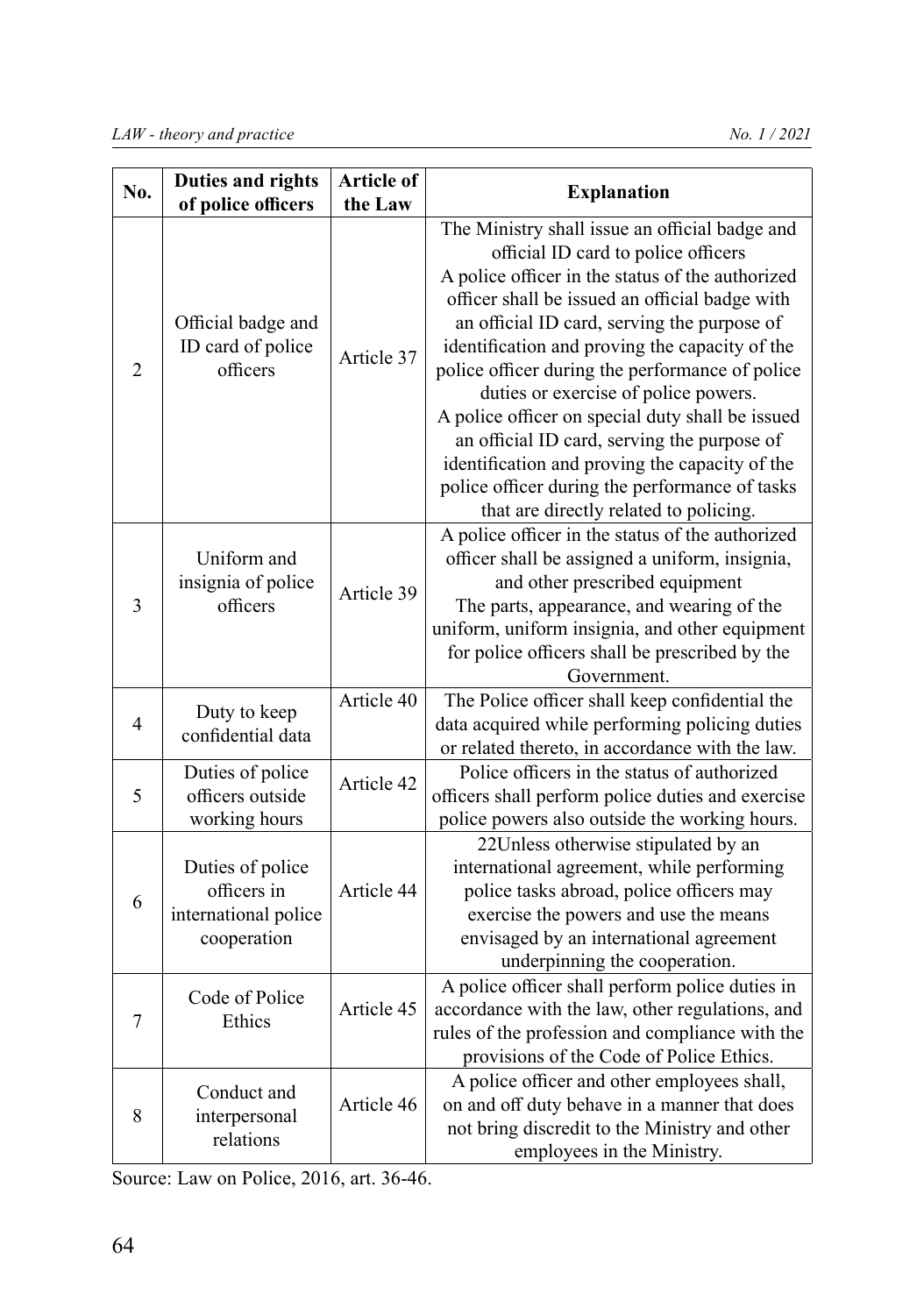In this part, it is important to mention two rulebooks - the Rulebook on the manner of performing individual police work and the Rulebook on police powers.

Rulebook on the manner of performing individual police work regulates in more detail the manner of performing individual police duties determined by the Law on Police and other laws. According to Article 2 of this Rulebook ...In performing police work, the police shall apply the Police Intelligence Model, which is a way of managing police work based on criminal intelligence (strategic and operational assessments of public safety, a profile of security problem, security profile of persons of interest, and other analytical products) which are the basis for making decisions in performing police duties" (Rulebook on the manner of performing individual police work, 2018).

The Rulebook stipulates that the following is achieved through police work: 1) crime prevention and improvement of security in the community, detection and crime solving; 2) providing evidence, their analysis, criminal forensic expertise using modern forensic methods and records and detection of property derived from a criminal offense; 3) detection and solving of misdemeanors and commercial offenses; 4) detection and arrest of perpetrators of criminal offenses, misdemeanors and other wanted and their apprehension by the competent authorities; 5) maintaining public order and peace, preventing violence at sports events, providing assistance in enforcement in accordance with the law; 6) regulation, control, provision of assistance and supervision in road traffic and other activities from the regulations on traffic safety; 7) safeguardning of certain public gatherings, persons, facilities and spaces; 8) safeguarding of certain persons and objects; 9) control of the state border, activities related to the movement and stay of foreigners, activities of asylum, cross-border crime, and regular migration and readmission; 10) performing tasks determined by regulations on weapons, private security and detective activity; 11) ssafeguarding the Ministry; 12) performing other police tasks and duties determined by law and by-laws of the Ministry issued on the basis of authorizations from the law.

The Rulebook on Police Powers "prescribes the manner of application of police powers, the manner of conduct of police officers towards apprehended and detained persons, the manner of conduct of police officers in the application of criminal-tactical and forensic methods and means, closer manner of proceeding when receiving found items, manner of use of means of coercion, manner of assessment of justification and regularity of use of means of coercion and control of the use of means of coercion" (Rulebook on police powers, 2019, art. 1).

Furthermore, according to the provisions of the Rulebook, "before exercising the police authority, the police officer will in each specific case assess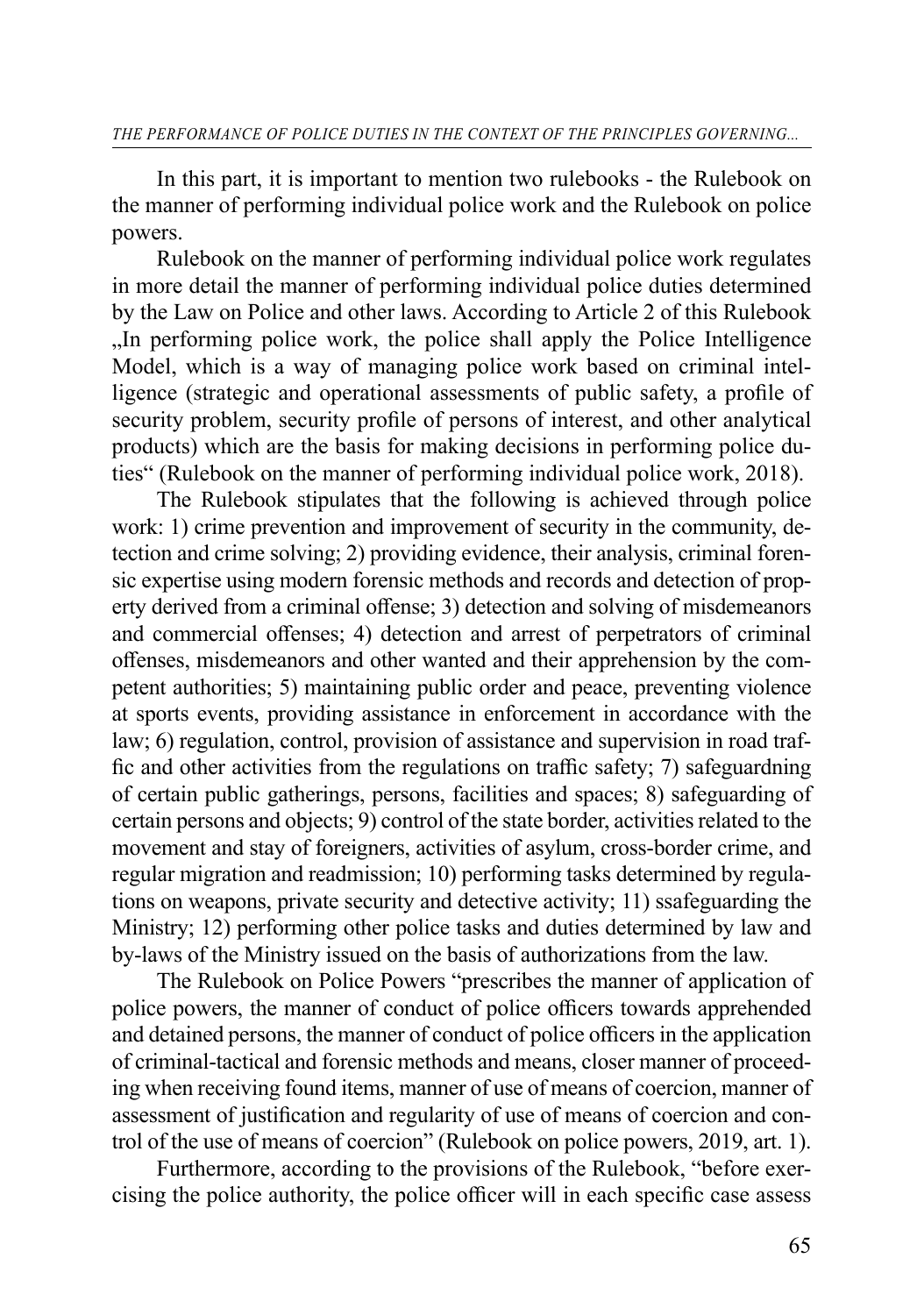whether they can safely exercise the police authority, without endangering their own and the safety of others." During the exercise of police authority, a police officer who exercises police authority, as well as a police officer who is present at the place of performance of police authority, but does not directly apply it, must always be ready to repel any attack from himself or another person or to prevent possible self-harm. or the escape of a person towards whom a police power is exercised " (Rulebook on police powers, 2019, art. 3).

The same article stipulates that "if a police officer assesses that he/she cannot safely exercise police authority, he/she shall immediately inform the organizational unit responsible for the permanent duty of his / her organizational unit or immediate supervisor and request the necessary assistance to perform his / her official task". while Article 4 stipulates that "when exercising police duties, a police officer shall prepare a report on the exercised police duty" (Rulebook on police powers, 2019, art. 3-4).

## **5. Criminal Procedure, Misdemeanor, and Administrative Duties of the Police During the Prevention, Detection, and Solving of Criminal Offenses and other Crimes**

The criminal procedure activity of the police includes a group of various "criminalistic, criminal procedure and related activities of the police in the prevention and suppression of crime, the performance of which perform a special part of their activities and perform their criminal procedure function" (Miletić, 2004, p. 52).

According to Jovanović (2016), "public confidence in the work and efficiency of the police largely depends on the success of the police in the prevention of criminal acts and in detecting criminal acts with an unknown perpetrator and solving them. More precisely, with this activity, the police contribute to the function of criminal prosecution and the judicial function in criminal matters. This is done through police (operational) work, collecting data and evidence, which is obtained through criminal work and the application of police powers. Namely, these powers are not only criminal procedural, but also police authority, and sometimes basically the same action occurs as procedural, sometimes as misdemeanor procedure, and sometimes as administrative "(p. 142).

Other authors have a similar attitude. Namely, according to Jugović (2013), "since these powers, as well as the entire activity, is determined by a special legal regime, indirectly, through the application of police powers stipulated by the Law on Police which have the character of administrative actions, and only when they have this character, the administrative activity also occurs - therefore, insignificantly and exceptionally" (p. 67).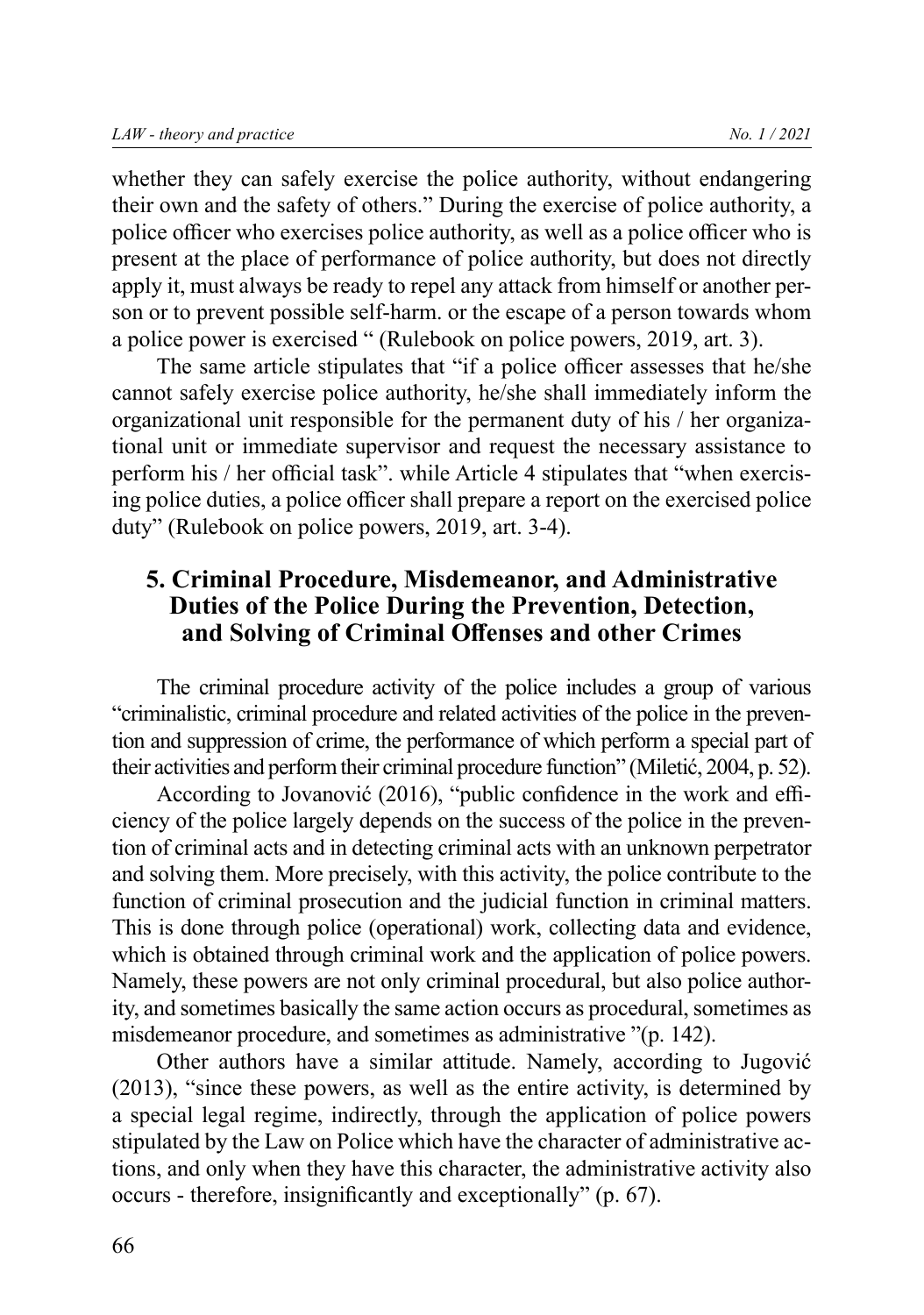## **6. Conclusion**

The new concept of combating crime is based on the preventive activities of the police and the judiciary. In this sense, police affairs can be approached from different aspects. The primary role of the police is in the criminal and misdemeanor procedure, but, as concluded in the text of this paper, the administrative activities of the police in preventing, detecting, and solving criminal acts, misdemeanors, and other crimes are also very important.

In this sense, the paper deals with issues that significantly helped to analyze the main topic of this research paper in the best possible way. This paper analyzes issues related to the affairs of the Ministry of Internal Affairs, organization and competence of the police, principles of operation of state administrative bodies, police affairs, and criminal and misdemeanor procedure, as well as administrative activities of the police in preventing, detecting and solving crimes and other offenses. The primary legal texts that were consulted were the Law on Police and the Law on State Administration, in addition to consulting two important Rulebooks in this area - the Rulebook on police powers and the Rulebook on the manner of performing individual police duties.

### *Bulatović Petar*

Master pravnik, Beogradska akademija poslovnih i umetničkih strukovnih studija, Srbija

# **OBAVLJANJE POLICIJSKIH POSLOVA U KONTEKSTU NAČELA KOJIMA JE UREĐENO DELOVANJE ORGANA DRŽAVNE UPRAVE**

**REZIME**: Policijski poslovi su deo unutrašnjih poslova koje obavlja Policija, primenom policijskih ovlašćenja, mera i radnji. Nov koncept suprotstavljanja kriminalu zasnovan je na preventivnim aktivnostima policije i pravosuđa. U tom smislu, aktivnosti policije mogu da se analiziraju sa različitih aspekata. Primarna uloga policije jeste krivičnoprocesna i prekršajna, ali, kao što se i u samom tekstu rada moglo zaključiti, vrlo su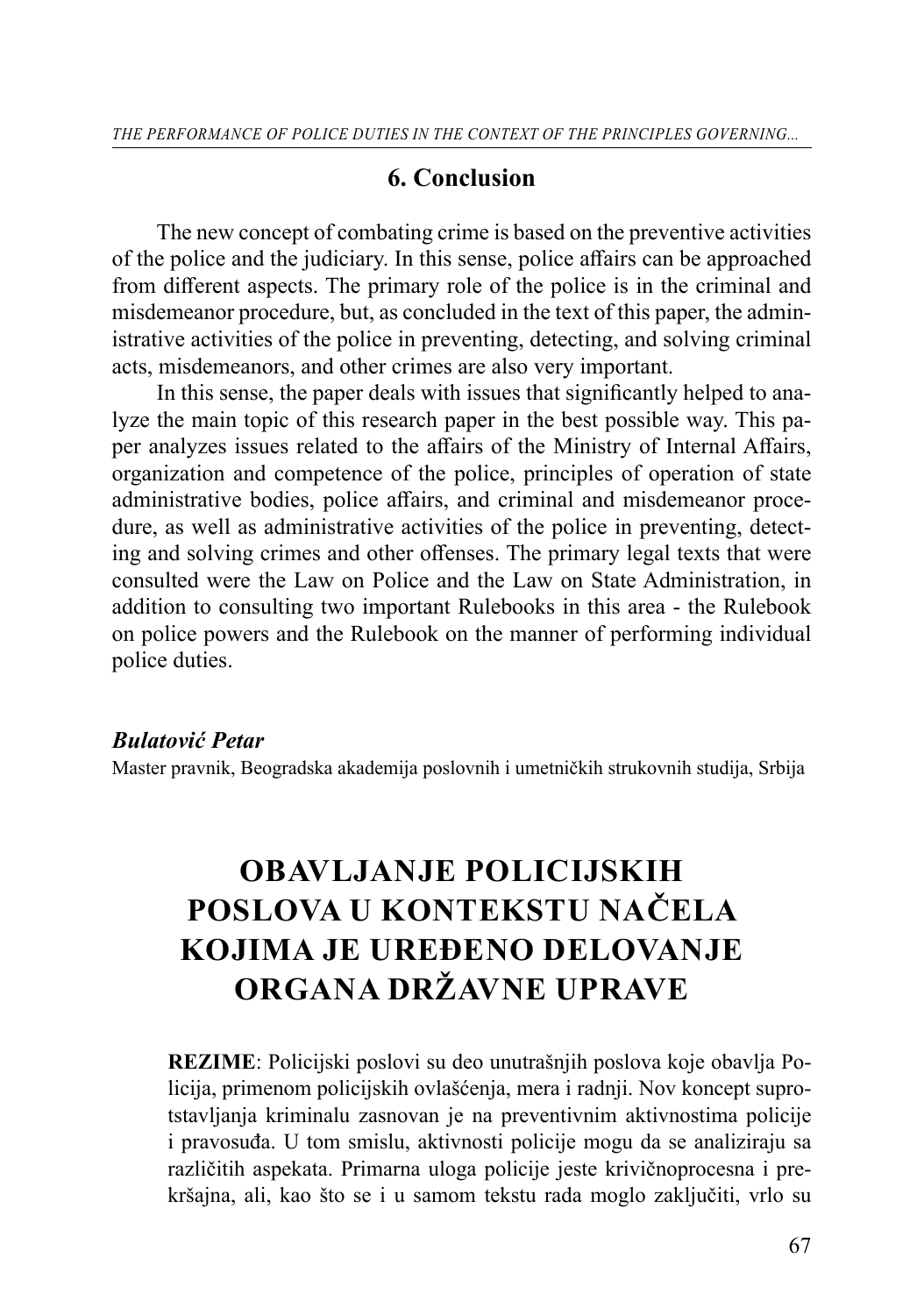značajne i upravne aktivnosti policije prilikom sprečavanja, otkrivanja i rasvetljavanja krivičnih dela, prekršaja i drugih delikata. U tom smislu, rad se bavio pitanjima koja su značajno pomogla da se osnovna tema rada analizira na što bolji način. U radu su analizirana pitanja u vezi sa poslovima Ministarstva unutrašnjih poslova, organizacijom i nadležnošću policije, načelima delovanja organa državne uprave, policijskim poslovima, te krivičnoprocesnim, prekršajnim i upravnim aktivnostima policije prilikom sprečavanja, otkrivanja i rasvetljavanja krivičnih dela i drugih delikata. Primarni zakonski tekstovi koji su pritom konsultovani su Zakon o policiji i Zakon o državnoj upravi, uz konsultovanje i dva značajna pravilnika u ovoj oblasti - Pravilnika o policijskim ovlašćenjima i Pravilnika o načinu obavljanja pojedinačnih policijskih poslova.

*Ključne reči: policijski poslovi, organi državne uprave, načela, krivičnoprocesne aktivnosti policije, upravne aktivnosti policije*

## **References**

- 1. Jovanović, Z. (2016). Upravna delatnost policije i značaj reforme državne uprave u Republici Srbiji [Administrative activity of the police and the importance of public administration reform in the Republic of Serbia]. *Zbornik radova Pravnog fakulteta u Nišu, 55* (73), pp. 137–151
- 2. Jugović, S. (2009). Mere ciljane potrage [Measures of targeted search]. *NBP – Žurnal za kriminalistiku i pravo, 14* (3), pp. 191–200
- 3. Jugović, S. (2013). *Upravna funkcija policije* [*Administrative function of the police*]. Beograd: Kriminalističko-policijska akademija
- 4. Kulić, M. (2017). *Upravno pravo opšti deo* [*Administrative law general part].* Novi Sad: Pravnifakultet za privredu i pravosuđe u Novom Sadu
- 5. Miletić, S. (2004). *Pojmovnik policijskog prava* [*Glossary of police law*]. Beograd: Službeni glasnik
- 6. Milić, N. (2010). Aktuelni problemi organizacije i funkcionisanja policijske ispostave [Current problems of organization and functioning of the police station]. In: Nikač, Ž. (ed.) *Pravo i forenzika u kriminalistici* [*Law and forensics in criminology*] (pp. 115–128). Beograd: Kriminalističkopolicijska akademija
- 7. Milidragović, D. & Milić, N. (2019). Rezultati i problemi policije opšte nadležnosti u suzbijanju kriminala [Results and problems of the police of general competence in the suppression of crime]. *NBP – Žurnal za kriminalistiku i pravo, 24* (1), pp. 63-81. DOI: 10.5937/nabepo24-19545